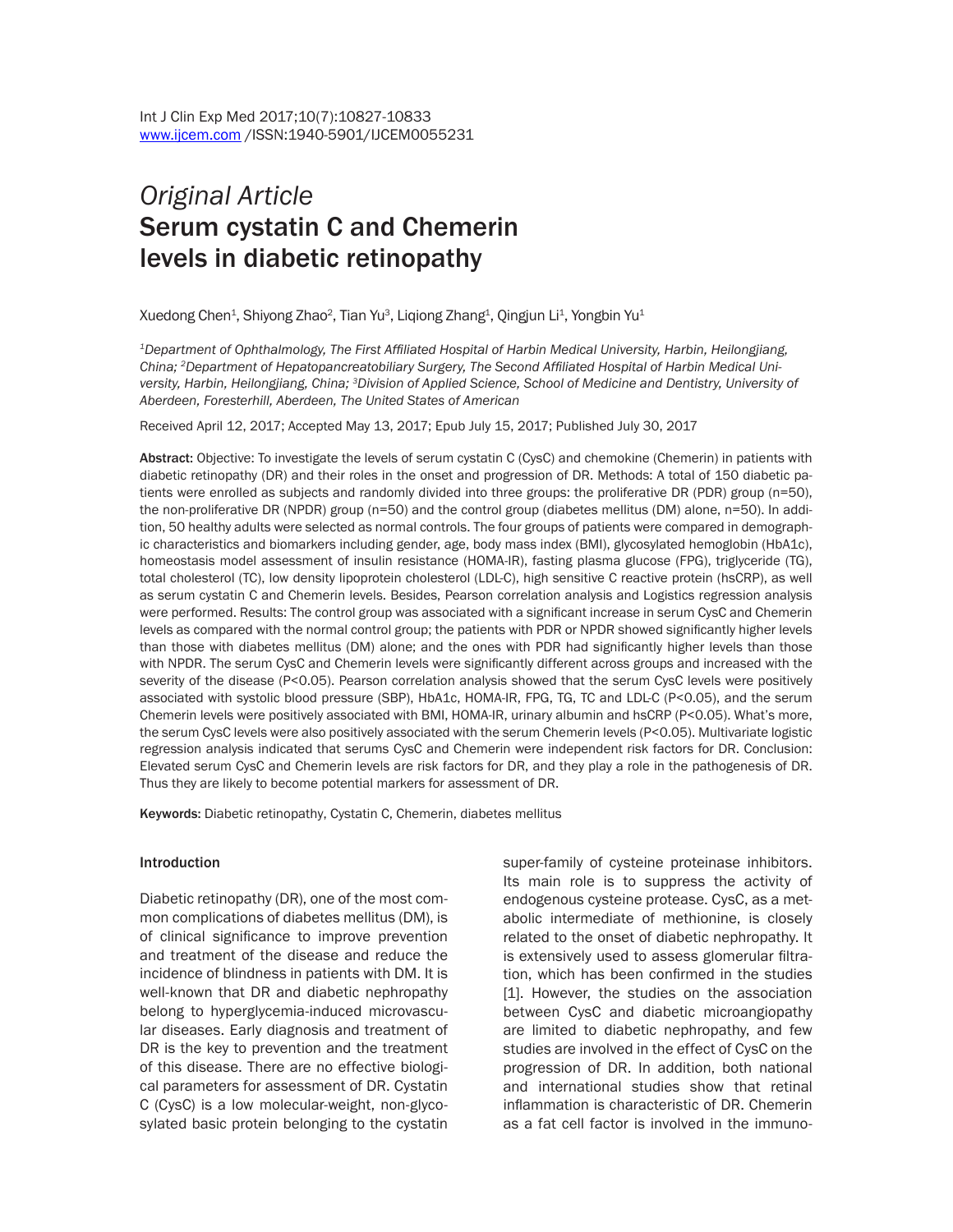lesion response by binding to many inflammatory cytokines [2, 3]. In recent years, studies have demonstrated that elevated serum Chemerin levels lead to insulin resistance and are involved in the pathogenesis of diabetic microangiopathy [4]. However, whether it is related to DR remains controversial, and there are few reports about it. The present study was designed to analyze the serum CysC and Chemerin levels in patients with DR, and to investigate the relationship between CysC, Chemerin and DR.

## Materials and methods

## *Demographic characteristics*

A total of 150 patients with DM treated in our hospital from January 2014 to December 2016 were enrolled as the subjects in this retrospective study. All the patients met the diagnosis criteria listed in China Guidelines for Type 2 Diabetes (Version 2010), and met the requirements in this study. According to the Diabetic Retinopathy Staging Criteria created by the Ocular Fundus Disease Branch of Chinese Medical Association in 1984 and the results of ophthalmoscopy and fluorescein fundus angiography, the subjects were divided into three groups: 50 were in the proliferative diabeticretinopathy (PDR) group, whose ocular fundi showed neovascularization, vitreous hemorrhage or pre-retinal hemorrhage; 50 were in the non-proliferative DR (NPDR) group whose ocular fundi showed microaneurysms, more than 20 events of intra-retinal hemorrhage in any quadrant, vein beaded changes in more than two quadrants or significant intra-retinal microvascular abnormalities in more than one quadrant; 50 were in the control group whose ocular fundi showed no abnormalities. Any patient presented any one of the following conditions was excluded: autoimmune diseases, connective tissue diseases, cerebrovascular diseases, liver and kidney dysfunction, malignant tumor, acute and chronic infections, diabetes and chronic complications, pregnancy and ocular diseases for any other causes, or recently treated with large doses of hormone agents or eye surgery. In addition, 50 healthy adults were selected in the normal control group. All the healthy subjects had no hypertension, coronary heart disease, diabetes or any other disease history affected the results of the study. This study was in accordance with the medical ethics principles of the hospital, and qualified in the ethical reviews. All participants signed the informed written consents.

## Study methods

## *Ophthalmoscopy*

Direct ophthalmoscope was used to check first the macula regions and the posterior pole, and then the peripheral parts in order from the nasal, superior, temporal to lower retina.

## *Fluorescein fundus angiography*

Fluorescein sodium injection (3 mL) was injected into the ulnar vein of each subject. Ten seconds after injection, 10 photographs of the posterior pole were successively shot with a Fule450-type digital retinal camera, followed by orderly shooting at the nine sites including posterior pole, temporal, nasal, superior, and lower, above and below the nose, above and below the temple at 1, 3, 5, and 10 minutes respectively. Finally at 20 minutes, the needed photographs were processed using the computer image processing software.

## *Determination of CysC and Chemerin*

The venous blood sample (5 mL) was collected from each fasting subject in the early morning. After 30 minutes without shaking, the samples were centrifuged, from which serum was separated and cryopreserved for detection. With the use of enzyme linked immunosorbent assay (ELISA), serum CysC and Chemerin levels were detected in strict accordance with the instructions of the human CysC and Chemerin kits (Shanghai Vinhaket Biological Technology Co. Ltd). Serum CysC and Chemerin levels were compared among subjects from the four groups.

## *Monitoring parameters*

The patients' general data on sex, age, body mass index (BMI), duration of disease, systolic blood pressure (SBP) and diastolic blood pressure (DBP) were recorded. The Backman AU680 automatic biochemical analyzer was used to measure glycosylated hemoglobin (HbA1c), fasting plasma glucose (FPG), triglyceride (TG), total cholesterol (TC), low density lipoprotein cholesterol (LDL-C), high density lipoprotein cholesterol (HDL-C), urinary albumin, hypersensitivity C reactive protein (hsCRP); HOMA-IR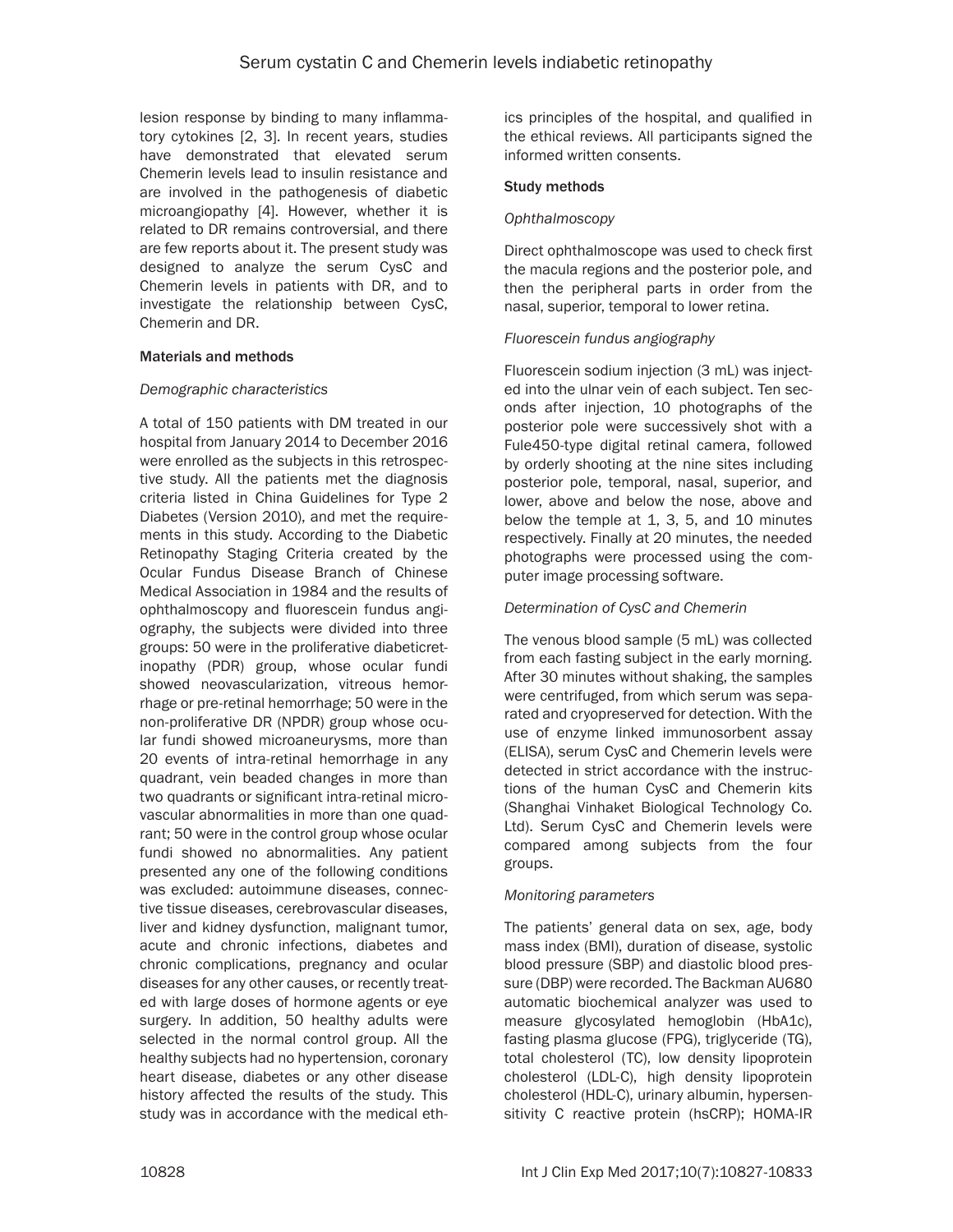| Groups         | Gender (Male/Female) (n) | Age (years)  | BMI ( $kg/m2$ ) | SBP (mmHg)                      | DBP (mmHg)   |
|----------------|--------------------------|--------------|-----------------|---------------------------------|--------------|
| <b>PDR</b>     | 27/23                    | $48.9 + 7.2$ | $26.4 + 2.46^*$ | $139.56 + 14.71$ <sup>*,#</sup> | 79.31+10.21* |
| <b>NPDR</b>    | 26/24                    | $47.8 + 7.7$ | $25.6 + 2.51$   | $135.72 + 15.32^*$              | 75.72+9.82   |
| Control        | 28/22                    | $49.1 + 6.9$ | $25.2 + 2.44$   | $130.11 + 10.64^*$              | 75.54+8.91   |
| Normal control | 25/25                    | $50.1 + 6.7$ | 21.6+1.96       | 121.15+9.67                     | 73.20+4.76   |

Table 1. Demographic characteristics of patients across groups

Note: \*P<0.05 for the comparison with the normal control group; \*P<0.05 for the comparison with the diabetes control group.

| Parameters                | PDR.                           | <b>NPDR</b>                  | Controls                   | Normal controls |
|---------------------------|--------------------------------|------------------------------|----------------------------|-----------------|
| $HbA1c$ $%$               | $9.96 \pm 2.55$ <sup>*,#</sup> | $9.58 + 2.21$                | $9.22 \pm 2.11$            | $4.42+0.32$     |
| HOMA-IR                   | $7.92 \pm 2.31$ *,#, $\Delta$  | $6.85 \pm 2.26$ *,#          | $5.97 + 1.94$ <sup>*</sup> | $1.69 + 0.26$   |
| FPG (mmol/L)              | $9.62 \pm 3.44$ *,#            | $9.31 \pm 2.83$ <sup>*</sup> | $7.64 + 4.16^*$            | $4.79 + 0.79$   |
| TG (mmol/L)               | $2.40 \pm 1.94$ <sup>*</sup>   | $2.25 + 2.45^*$              | $2.04 + 1.31$ <sup>*</sup> | $1.19 + 0.28$   |
| $TC$ (mmol/L)             | $5.70 \pm 1.22$ <sup>*,#</sup> | $5.58 \pm 0.91$              | $5.34 + 0.94^*$            | $4.42 + 0.66$   |
| $LDL-C$ (mmol/L)          | $3.35 \pm 0.86^*$              | $3.05 \pm 0.69$ <sup>*</sup> | $3.11 \pm 0.77$            | $2.65 + 0.49$   |
| $HDL-C$ (mmol/L)          | $1.30 + 0.41$                  | $1.20 \pm 0.40$              | $1.16 + 0.37$              | $1.23 + 0.32$   |
| Urinary albumin (mg/24 h) | $359 \pm 91.21$ *,#, $\Delta$  | $50+11.92$ *,#               | $23\pm 6.32^*$             | $3+2.24$        |
| hsCRP (mg/L)              | $1.83 \pm 0.58$ *,#, $\Delta$  | $1.25 + 0.23$ <sup>*,#</sup> | $0.78 + 0.16^*$            | $0.14 \pm 0.06$ |

Table 2. Comparison of biomarkers across groups

Note: \*P<0.05 for the comparison with the normal control group; \*P<0.05 for the comparison with the control group; <sup>Δ</sup>P<0.05 for the comparison with the NPDP group.

=FPG \* fasting insulin/22.5. The factor including general information, clinical and biomarkers including gender, age, BMI, duration of disease, SBP, DBP, HbA1c, HOMA-IR, FPG, TG, TC, LDL-C, HDL-C, urinary albumin and hsCRP were compared among the subjects in the 4 groups.

# *Statistical analysis*

The data analysis in the study was performed using SPSS software, version 12.0. The measurement data with normal distribution were presented as mean  $\pm$  S.D, and the inter-group differences were compared using univariate analysis of variance (ANOVA). The qualitative data were expressed as percentages, and the inter-group differences were compared using the chi-square test. The associations of serum CysC and Chemerin levels with all other parameters were assessed with the use of Pearson correlation analysis. Multivariate logistic regression analysis was applied to determine independent risk factors for DR.

# **Results**

## *Demographic characteristics of patients across groups*

There were no significant differences in gender and age among the patients across groups. BMI and systolic blood pressure were significantly different when the PDR group, the NPDR group and the diabetes control group were compared with the normal control group, respectively. The patients with PDR had significantly higher SBP values than those with DMalone (P<0.05), and also had significantly higher DBP values than those of normal controls (P<0.05; Table 1).

# *Comparison of biomarkers across groups*

There were significantly reductions in HOMA-IR, urinary albumin and hsCRP levels among the patients in the PDR group, the NPDR group, the control group and the normal control group (P<0.05). Compared with the normal control group, the levels of HbA1c, FPG, TG, TC, LDL-C improved significantly among the patients in the PDR group, the NPDR group and the control group (P<0.05). The HbA1c, TC and FPG levels were significantly higher in the PDR group than in the control group (P<0.05; Table 2).

# *Serum cystatin C levels in all groups*

The serum CysC levels of the patients with DMalone (0.68±0.04 mg/L) were significantly higher than those of the normal controls (0.32±0.02 mg/L) but markedly lower than the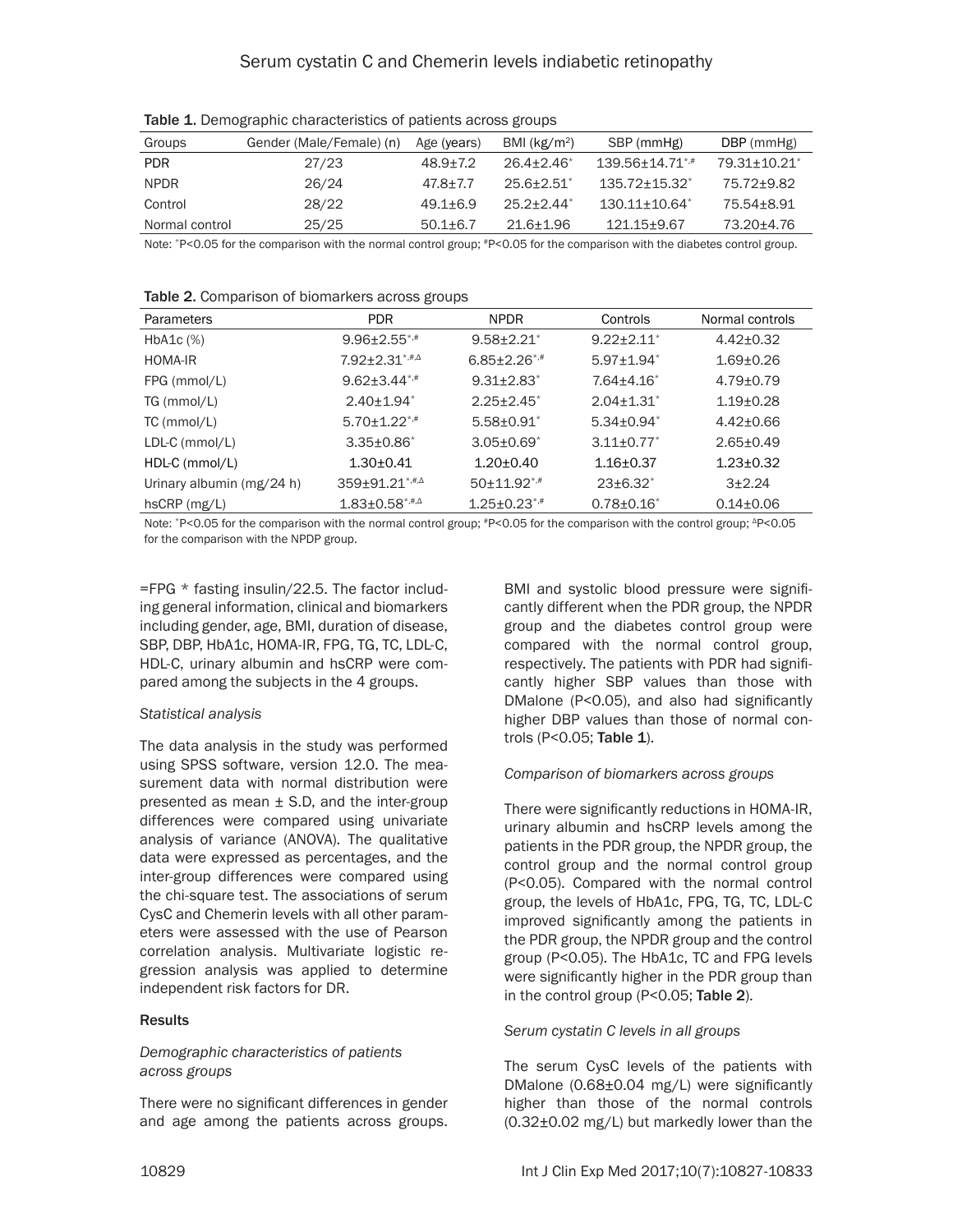

Figure 1. Comparison of expression levels of serum CysC among the patients in all the groups. \*P<0.05 for the comparison with the normal control group; #P<0.05 for the comparison with the control group; ΔP<0.05 for the comparison with the NPDR group.



Figure 2. Comparison of expression levels of serum Chemerin among the patients in all the groups. \*P<0.05 for the comparison with the normal control group; #P<0.05 for the comparison with the control group; <sup>Δ</sup>P<0.05 for the comparison with the NPDR group.

patients with NPDR (0.98±0.05 mg/L) and those with PDR (1.46±0.06 mg/L). Moreover, the serum CysC levels were significantly higher in the patients with PDR than in those with NPDR (P<0.05), on an escalating increase with the severity of disease (Figure 1).

*Analysis on serum Chemerin levels among the patients in each group*

There was a gradual decrease in serum Chemerin among the patients with PDR

Table 3. Correlations of serum CysC levels and other parameters

|                | CysC    |         |  |
|----------------|---------|---------|--|
|                | r value | P value |  |
| <b>SBP</b>     | 0.515   | 0.008   |  |
| HbA1c          | 0.365   | 0.016   |  |
| <b>HOMA-IR</b> | 0.278   | 0.021   |  |
| <b>FPG</b>     | 0.424   | 0.011   |  |
| TG             | 0.586   | 0.006   |  |
| ТC             | 0.639   | 0.004   |  |
| LDL-C          | 0.470   | 0.009   |  |

Table 4. Correlations of serum Chemerin levels and other parameters

|                 | Chemerin |         |  |
|-----------------|----------|---------|--|
|                 | r value  | P value |  |
| BMI             | 0.314    | 0.014   |  |
| <b>HOMA-IR</b>  | 0.238    | 0.018   |  |
| Urinary albumin | 0.648    | 0.005   |  |
| hsCRP           | 0.421    | 0.012   |  |

(43.21±7.12 ng/mL), with NPDR (37.25±6.8 ng/mL), with DMalone (30.04±6.53 ng/mL), and normal controls  $(11.65\pm8.41 \text{ ng/mL})$ , respectively. The inter-group difference in serum Chemerin level was statistically significant (P<0.05; Figure 2).

## *Analyses on the correlations of serum CysC and Chemerin levels to other parameters*

Pearson correlation analysis showed that the serum CysC levels were positively associated with SBP, HbA1c, HOMA-IR, FPG, TG, TC and LDL-C (r shows 0.515, 0.365, 0.278, 0.424, 0.586, 0.639, 0.470, respectively, P<0.05; Table 3). The serum Chemerin levels were positively associated with BMI, HOMA-IR, urinary albumin and hsCRP (r shows 0.314, 0.238, 0.648, 0.421, respectively, P<0.05). What's more, CysC levels were also positively correlated with Chemerin levels (r shows 0.863, P=0.002; Table 4).

#### *Multivariate logistic regression analysis*

Multivariate logistic regression analysis, taken with or without DR as dependent variables and gender, age, BMI, blood pressure, HbA1c, FPG, TG, TC, LDL-C, HDL-C, HOMA-IR, urinary albumin, hsCRP, serums CysC and Chemerin as independent variables, showed that CysC,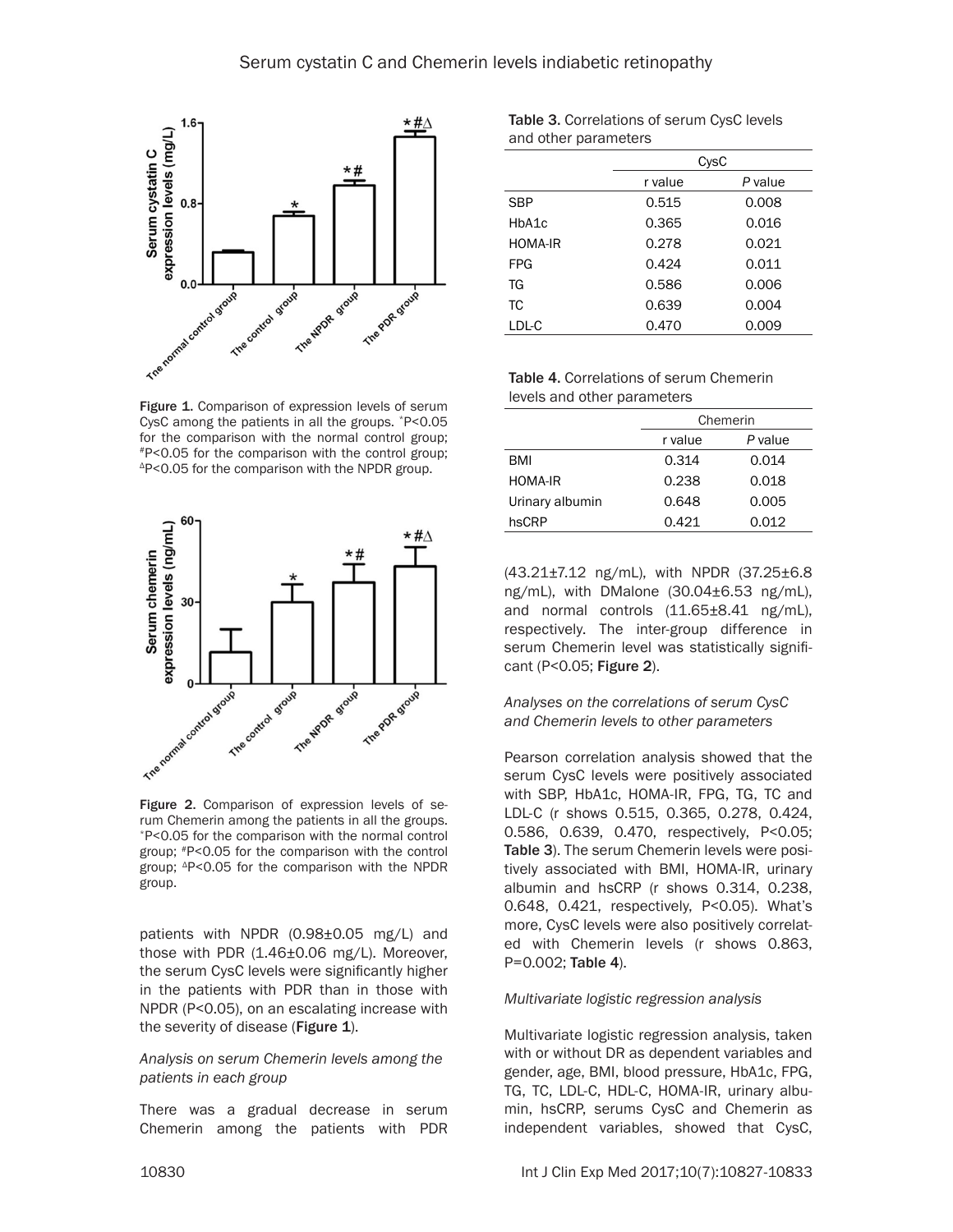| Variables | Regression<br>coefficients | <b>SE</b> | 0R | 95% CI                   | P value |
|-----------|----------------------------|-----------|----|--------------------------|---------|
| CysC      | 2.125                      |           |    | 0.854 8.461 1.603-40.408 | 0.013   |
| Chemerin  | 1.524                      | 0.689     |    | 4.949 1.203-17.938       | 0.024   |
| HbA1c     | 1.968                      | 0.928     |    | 4.389 1.139-43.687       | 0.033   |
| LDL-C     | 1.517                      | 0.678     |    | 4.591 1.168-17.956       | 0.026   |

Table 5. Multivariate logistic regression analysis on risk factors for DR

Chemerin, LDL-C and HbA1c were risk factors for DR, and CysC and Chemerin were independent risk factors for DR (Table 5).

## **Discussion**

Chronic inflammation plays a crucial role in the onset and progression of diabetic complications. One study found that retinal inflammation is decisive for the pathogenesis of DR. Inflammatory factors adiponectin and TNFalpha made changes in the patient's aqueous humor adiponectin and serum levels and interact with each other, thereby affecting progression of DR [5]. Therefore, it is of value to assess the severity and prognosis of DR by figuring out specific biological parameters of DR.

CysC is an ideal parameter for glomerular filtration rate [6]. The kidney and micro-vessels of Type 2 diabetic patients have been reported to express serum CysC [7]. Another study reported that CysC increases the permeability of retinal blood vessels and stimulates the growth of intraocular neovascularization [8]. It enhances the inflammatory response of the retina, leading to immunolesions. Serum CysC also reduces the consumption of glucose, further increases the intensity of insulin resistance and worsens prognosis [9, 10]. These results suggest that CysC is a risk factor for DR. In the present study, serum CysC was detected in patients with PDR, NPDR or diabetic mellitus alone as well as healthy controls. The results showed that the serum CysC levels of the patients with diabetes alone were significantly higher than those of the normal controls but markedly lower than the patients with NPDR and those with PDR. Moreover, the serum CysC levels were significantly higher in patients with PDR than in those with NPDR, on an escalating increase with the severity of disease. The intergroup difference in serum CysC levels was significant. Multivariate logistics regression analyemia and hypoxia, and ultimately to the presence of lesions. As an inflammatory mediator, serum CysC makes direct damages to the microvascular functions and structure. Another study showed that serum CysC promotes inflammatory response, and high glucoseinduced microvascular inflammatory injury is the pathogenesis of DR, which further implies that serum CysC is closely related to diabetic microangiopathy [11]. sis also showed that serum CysC was one of the independent risk factors for DR, indicating that serum CysC, to some degree, affects the onset and progression of DR. The reasons may be that serum CysC improves the proliferation of smooth muscle cells in micro-vessels of the retina of patients with DR, leading to microvascular occlusion which causes retinal isch-

Chemokin as a fat cell factor is involved in the inflammatory response of the body [12-14]. It has been found that Chemerin also mediates angiogenesis, which plays an essential role in the onset and progression of DR [15]. Chemerin inhibitor has been found to reduce the levels of serum CysC, tumor necrosis factor alpha and C-reactive protein, which is conducive to elimination of inflammatory reaction [16]. This suggests that high glucose-induced Chemerin release not only makes direct damages to micro-vessels of retina in diabetic mellitus leading to DR, but also enhances inflammatory response and aggravates inflammatory damages to DR. The results of the present study showed that the serum Chemerin levels increased with the aggravation of DR. Pearson correlation analysis showed that serum Chemerin levels were positively associated with CysC levels, and Chemerin is one of the independent risk factors for DR. In addition, epidemiological studies show that serum Chemerin levels were higher in patients with type 2 diabetes than in those of healthy controls. With effective hypoglycemic treatment, there was a reduction in the serum Chemerin levels and in the intensity of insulin resistance. This further shows that the serum Chemerin levels interact with HOMA-IR [17, 18].

Besides, the Pearson correlation analyses on serum CysC and Chemerin levels, demographic characteristics and various parameters showed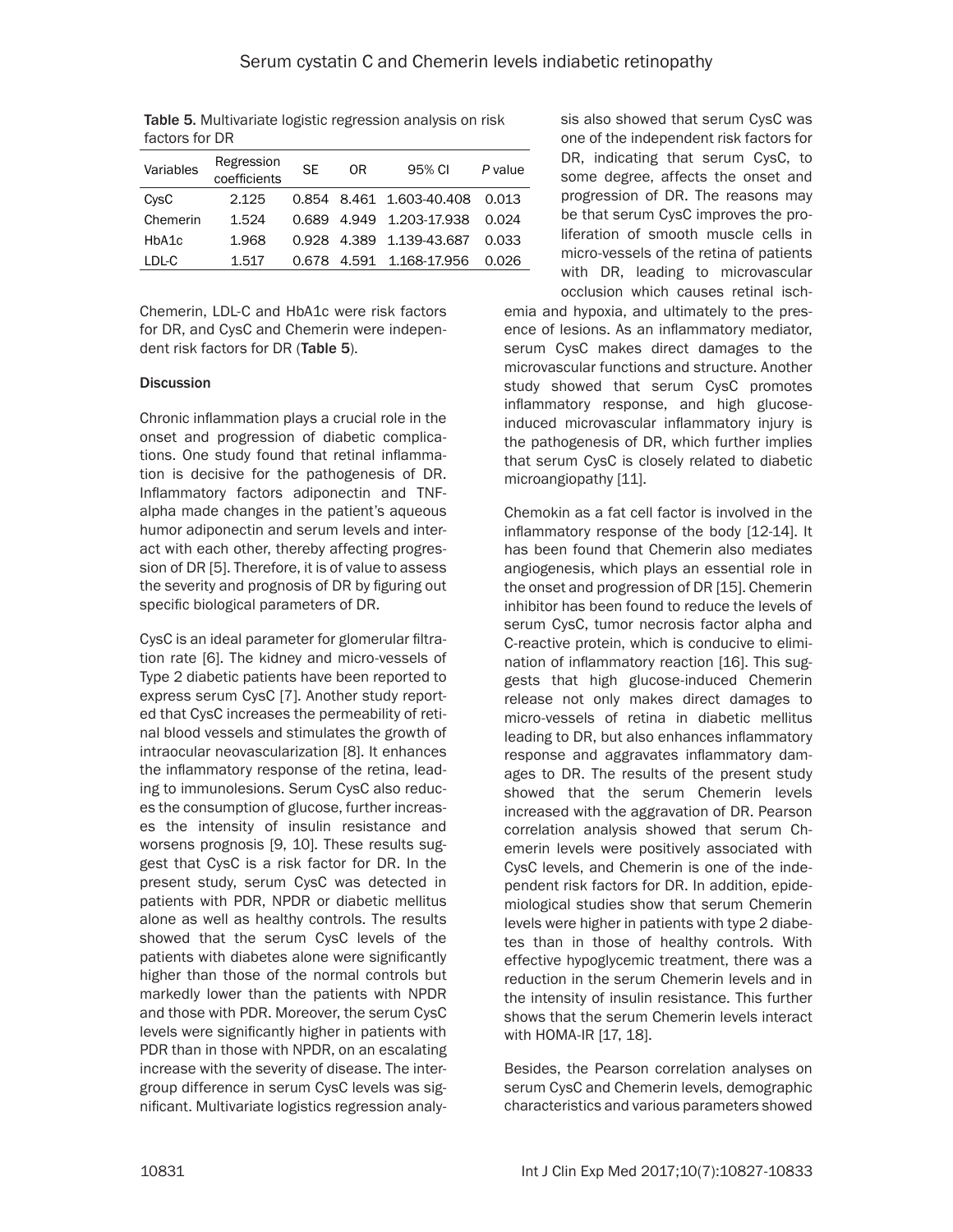that serum CysC and Chemerin levels were positively associated with HOMA-IR, which fully indicates that the positive correlations of serum CysC and Chemerinin levels to insulin resistance in patients with type 2 diabetes aggravate dysglycemia. National and international scholars hold that Chemerin promotes the release of inflammatory factors, such as tumor necrosis factor alpha, C- reactive protein etc. [19-21]. This suggests that Chemerin may be concomitantly implicated in the pathogenesis of both type 2 diabetes mellitus and insulin resistance. The findings of the present study showed that the serum CysC levels were positively associated with HbA1c, HOMA-IR, FPG, TG, TC and LDL-C (P<0.05); and the serum Chemerin levels were positively related to BMI, HOMA-IR, urinary albumin and hsCRP (P<0.05). What's more, the serum CysC levels were also positively associated with the serum Chemerin levels (P<0.05). This shows that in the onset and progression of DR, elevated CysC and Chemerin levels lead to disorders of lipid metabolism, dysglycemia, and intense insulin resistance, resulting in abnormal microcirculation, and ultimately in such lesions as retinal ischemia and hypoxia and neovascularization. This further indicates that changes in serum CysC and Chemerin levels are closely related to the onset and progression of DR, and of significance to the inflammatory response in DR.

Due to the small sample size and single-center in nature, there are still some limitations and selection of bias in the present study. Additional multi-centered, large-sampled, randomized controlled studies are required to further improve the research.

In conclusion, significant increases in serum CysC and Chemerin levels were observed in patients with DR. The serum CysC and Chemerin levels are not only implicated in the onset and progression of DR, but also to a certain extent express the severity of damages to retinopathy in diabetic patients. It indicates that elevated serum CysC and Chemerin levels are risk factors for DR and likely to become a marker for DR.

## Acknowledgements

This paper is supported by Postdoctoral Grants of Heilongjiang Province (NO. LBH-Z12186); Postdoctoral Starting Foundation of Heilongjiang Province (NO. LRB05-247); the Science and Technology Funds from Heilongjiang Education Department (No. 12541378).

## Disclosure of conflict of interest

## None.

Address correspondence to: Yongbin Yu, Department of Ophthalmology, The First Affiliated Hospital of Harbin Medical University, No. 23 Youzheng Street, Harbin 150001, Heilongjiang, China. Tel: +86-0451-85556000; Fax: +86-0451-85556000; E-mail: [yongbinyu123@163.com](mailto:yongbinyu123@163.com)

## References

- [1] Zhou B, Zou H and Xu G. Clinical utility of serum cystatin C in predicting diabetic nephropathy among patients with diabetes mellitus: a meta-analysis. Kidney Blood Press Res 2016; 41: 919-928.
- [2] Stojek M. The role of chemerin in human disease. Postepy Hig Med Dosw (Online) 2017; 71: 110-117.
- [3] Pusparajah P, Lee LH and Abdul Kadir K. Molecular markers of DR: potential screening tool of the future? Front Physiol 2016; 7: 200.
- [4] El-Mesallamy HO, El-Derany MO and Hamdy NM. Serum omentin-1 and chemerin levels are interrelated in patients with Type 2 diabetes mellitus with or without ischaemic heart disease. Diabet Med 2011; 28: 1194-1200.
- [5] Studholme S. Diabetic retinopathy. J Perioper Pract 2008; 18: 205-210.
- [6] Kwon YE, Lee MJ, Park KS, Han SH, Yoo TH, Oh KH, Lee J, Lee KB, Chung W, Kim YH, Ahn C and Choi KH. Cystatin C is better than serum creatinine for estimating glomerular filtration rate to detect osteopenia in chronic kidney disease patients. Yonsei Med J 2017; 58: 380- 387.
- [7] Onopiuk A, Tokarzewicz A and Gorodkiewicz E. Cystatin C: a kidney function biomarker. Adv Clin Chem 2015; 68: 57-69.
- [8] He R, Shen J, Zhao J, Zeng H, Li L, Liu F and Jia W. High cystatin C levels predict severe retinopathy in type 2 diabetes patients. Eur J Epidemiol 2013; 28: 775-778.
- [9] Uruska A, Araszkiewicz A, Zozulinska-Ziolkiewicz D, Wegner M, Grzelka A and Wierusz-Wysocka B. Does serum cystatin C level reflect insulin resistance in patients with type 1 diabetes? Clin Biochem 2014; 47: 1235-1238.
- [10] Lee SH, Park SA, Ko SH, Yim HW, Ahn YB, Yoon KH, Cha BY, Son HY and Kwon HS. Insulin resistance and inflammation may have an additional role in the link between cystatin C and